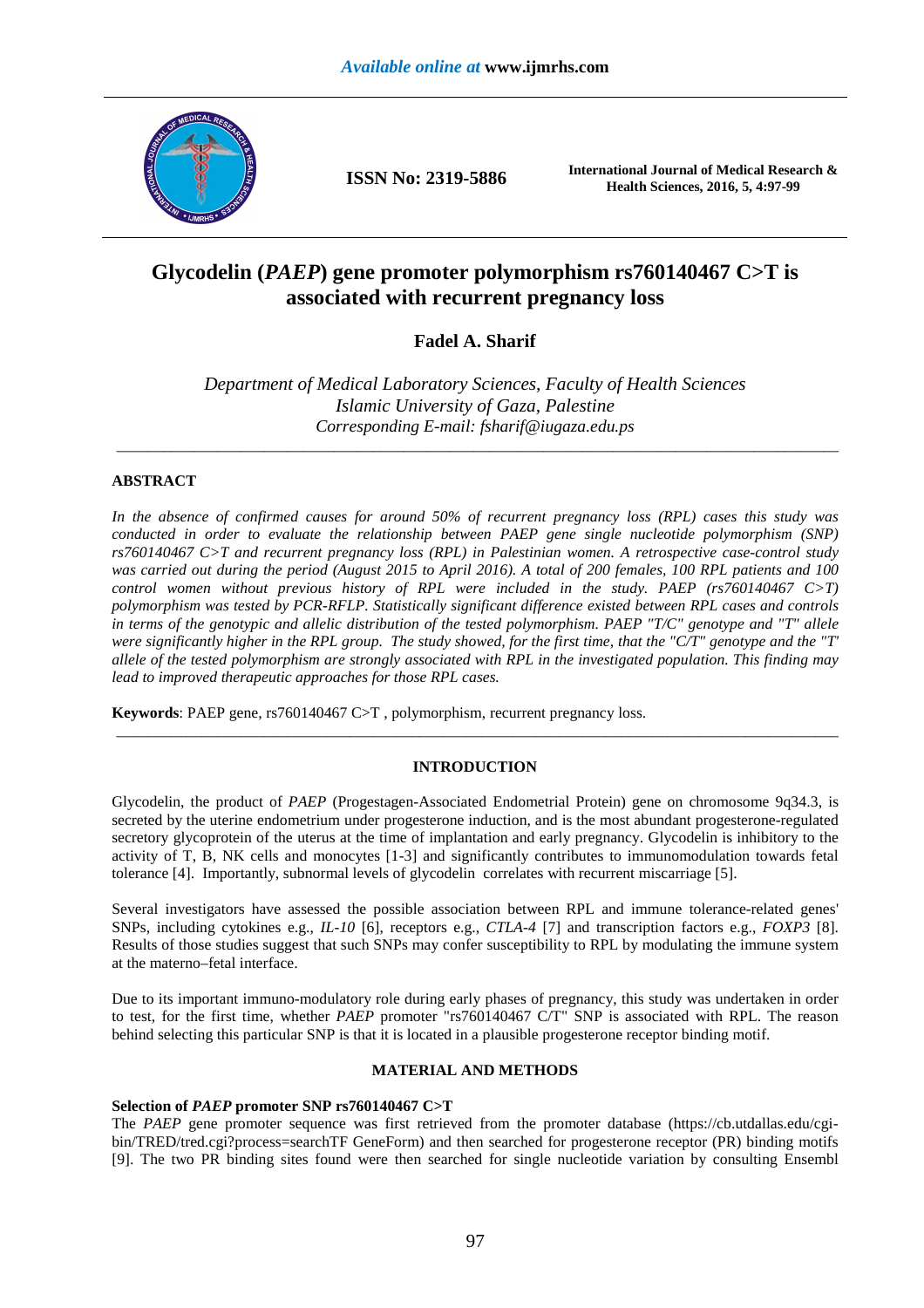database (http://asia.ensembl.org/ Homo\_sapiens/Info/Index), and the SNP rs760140467 (-468 C>T) was thus selected for genotyping .

*\_\_\_\_\_\_\_\_\_\_\_\_\_\_\_\_\_\_\_\_\_\_\_\_\_\_\_\_\_\_\_\_\_\_\_\_\_\_\_\_\_\_\_\_\_\_\_\_\_\_\_\_\_\_\_\_\_\_\_\_\_\_\_\_\_\_\_\_\_\_\_\_\_\_\_\_\_\_*

#### **Study population**

The study was conducted on 100 Palestinian women, 18–35 years old, who had at least two RPLs ≤20 weeks of gestation. Age and ethnicity matched 100 women with at least two live births and without a previous history of abortion or pregnancy-associated complications served as the control group.

#### **Ethical Considerations**

Informed consent was obtained from all participants and the study procedure was approved by the local ethics committee.

#### **DNA extraction**

The DNA was isolated from whole blood samples using Wizard DNA extraction kit (Promega, USA) as described by the manufacturer. The isolated DNA was stored at -20°C until analysis of the polymorphism.

#### **Analysis of** *PAEP* **gene SNP by rs76014067 T>C PCR-RFLP**

The *PAEP* SNP rs76014067 T>C was genotyped using PCR-RFLP protocol. The primers were designed using online Primer3 software (http://primer3.ut.ee/) based on the genomic sequence deposited in the NCBI gene bank and the SNP sequence was retrieved from NCBI-SNP database.

Then restriction enzyme "BciVI" required for the PCR-RFLP identification of the SNP alleles was selected from new England Biolabs web site (http://nc2.neb.com/NEBcutter2/). The PCR primers, restriction enzyme digestion results and interpretation were done as depicted in Table-1.

The PCR reaction was carried out in a total volume of 20  $\mu$ L, with 10  $\mu$ L Taq PCR Master mix (Promega, USA), 2µL (10pmol) of each primer, 4µL nuclease-free water and 2µL (50ng) genomic DNA. The PCR protocol was performed with an initial denaturation at 94°C for 5 min, followed by 30 cycles of denaturation for 1 min at 94°C, annealing for 45 sec at 57°C and extension for 50 sec at 72°C. Final extension was carried out for 5 min at 72°C. The PCR 182 base pairs (bp) product size was confirmed with electrophoresis in ethidium bromide-stained 2% agarose gel .

A 10µL aliquot of the PCR product (182 bp) was digested with "BciVI" restriction enzyme (NEB, UK) according to the manufacturer instructions and the restriction digest was separated in ethidium bromide-stained 2% agarose gel.

#### **Table 1: The PCR-RFLP requirements for genotyping SNP rs76014067 T>C.**

| <b>PCR</b> primers      |                   | <b>PCR</b> product size   Restriction enzyme | Interpretation              |
|-------------------------|-------------------|----------------------------------------------|-----------------------------|
| F: CTCCCATTTCCACCCAGTCT | 182 <sub>bp</sub> | BciVI                                        | "C" allele : 182 bp (uncut) |
| R: CACAGACATCATGCCAGTGG |                   |                                              | "T" allele : $93 + 89$ bp   |

#### **Statistical analysis**

The genotypes and alleles frequencies in RPL patients and the controls were analyzed by standard odds ratio (OR) for risk of RPL at 95% confidence intervals (CI) and p values  $\leq 0.05$  were considered significant.

# **RESULTS**

#### **Genotype and allele distribution of the investigated polymorphism in RPL subjects and controls.**

The genotype and allele frequencies of the study population are shown in (Table-2). Statistical analyses revealed that the "C/T" genotype and the "T" allele of rs760140467 polymorphism existed in significantly higher frequencies in the RPL cases.

**Table 2. The frequencies of SNP rs760140467 genotypes and alleles in RPL and control groups** 

| <b>Genotype or allele</b> | <b>RPL</b> group | Control group            | <b>OR (95% CI)</b> | P value   |
|---------------------------|------------------|--------------------------|--------------------|-----------|
| C/C                       | 74               | 90                       |                    |           |
| $\Box T$                  | 26               |                          | $3.16(1.43-6.98)$  | $0.0044*$ |
| T/T                       | -                | $\overline{\phantom{a}}$ |                    |           |
| "C" allele                | 174              | 190                      | $2.84(1.33-6.06)$  | $0.0070*$ |
| "T" allele                | 26               |                          |                    |           |

*\* Statistically significant*